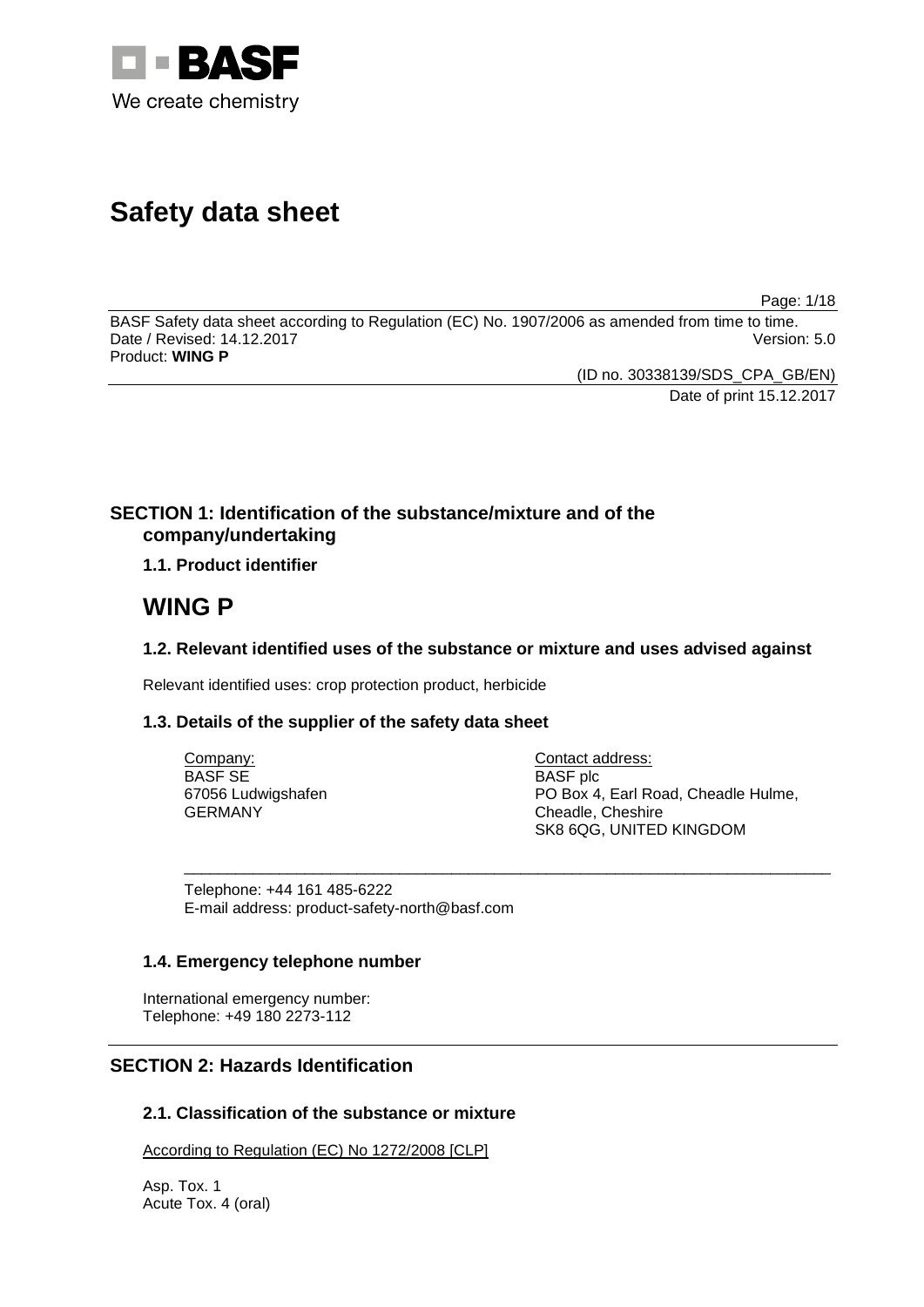Page: 2/18

BASF Safety data sheet according to Regulation (EC) No. 1907/2006 as amended from time to time. Date / Revised: 14.12.2017 **Version: 5.0** Product: **WING P**

> (ID no. 30338139/SDS\_CPA\_GB/EN) Date of print 15.12.2017

Skin Corr./Irrit. 2 Skin Sens. 1B Aquatic Acute 1 Aquatic Chronic 1

H315, H302, H317, H304, H400, H410, EUH401

For the classifications not written out in full in this section the full text can be found in section 16.

# **2.2. Label elements**

Globally Harmonized System (GHS) in accordance with UK regulations.

Pictogram:



Signal Word: Danger

| <b>Hazard Statement:</b>               |                                                                                              |
|----------------------------------------|----------------------------------------------------------------------------------------------|
| H315                                   | Causes skin irritation.                                                                      |
| H302                                   | Harmful if swallowed.                                                                        |
| H317                                   | May cause an allergic skin reaction.                                                         |
| H304                                   | May be fatal if swallowed and enters airways.                                                |
| H400                                   | Very toxic to aquatic life.                                                                  |
| H410                                   | Very toxic to aquatic life with long lasting effects.                                        |
| EUH401                                 | To avoid risks to human health and the environment, comply with the<br>instructions for use. |
| <b>Precautionary Statement:</b>        |                                                                                              |
| P <sub>101</sub>                       | If medical advice is needed, have product container or label at hand.                        |
| P <sub>102</sub>                       | Keep out of reach of children.                                                               |
| P <sub>103</sub>                       | Read label before use.                                                                       |
| Precautionary Statements (Prevention): |                                                                                              |
| P <sub>261</sub>                       | Avoid breathing vapours.                                                                     |
| P <sub>264</sub>                       | Wash contaminated body parts thoroughly after handling.                                      |
| P270                                   | Do not eat, drink or smoke when using this product.                                          |
| P <sub>272</sub>                       | Contaminated work clothing should not be allowed out of the workplace.                       |
| P <sub>280</sub>                       | Wear protective gloves.                                                                      |

Precautionary Statements (Response):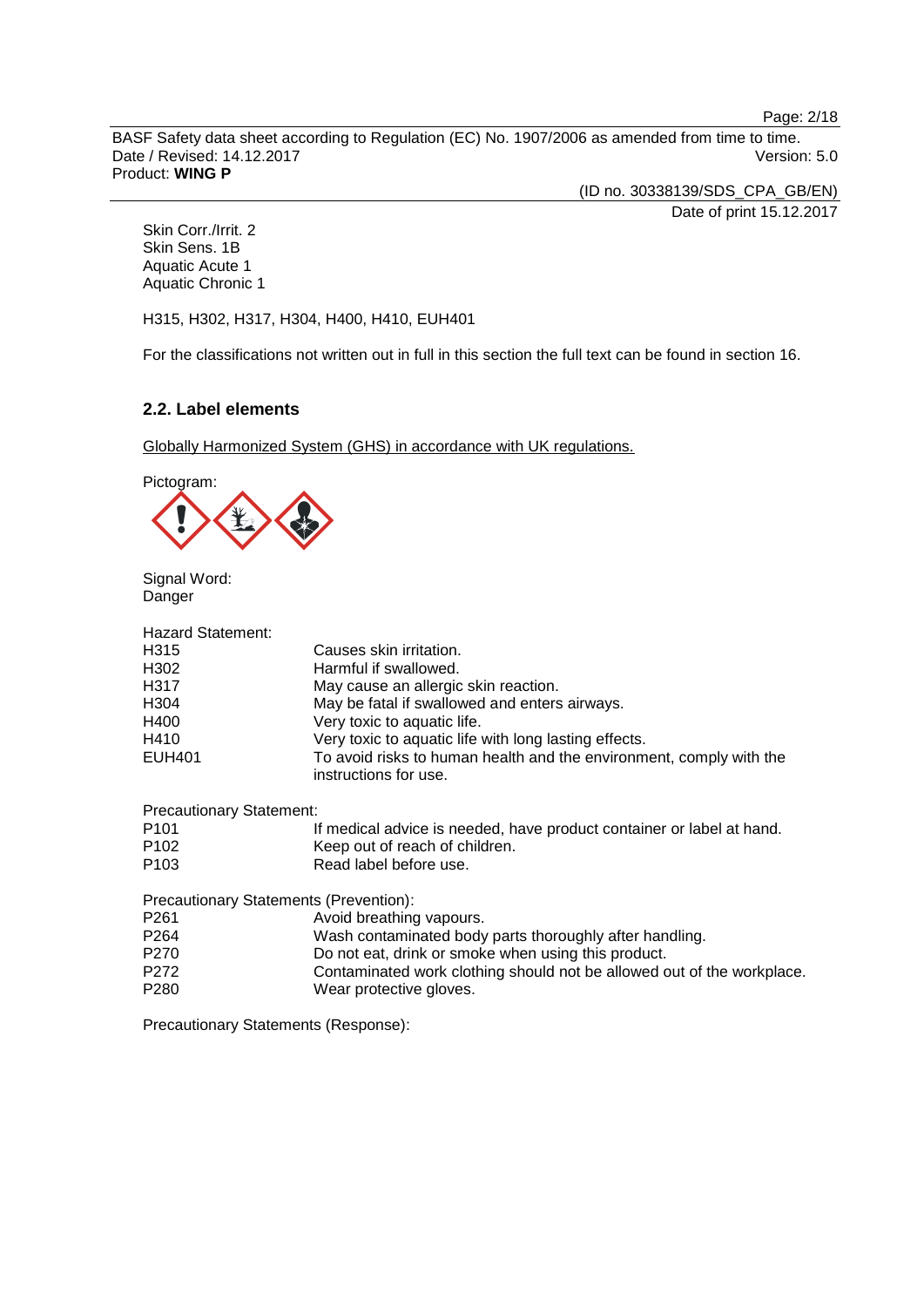Page: 3/18

(ID no. 30338139/SDS\_CPA\_GB/EN)

BASF Safety data sheet according to Regulation (EC) No. 1907/2006 as amended from time to time. Date / Revised: 14.12.2017 Version: 5.0 Product: **WING P**

|                                      | Date of print 15.12.2017                                                                                                                                                                    |  |
|--------------------------------------|---------------------------------------------------------------------------------------------------------------------------------------------------------------------------------------------|--|
| $P301 + P310$                        | IF SWALLOWED: Immediately call a POISON CENTER or                                                                                                                                           |  |
|                                      | doctor/physician.                                                                                                                                                                           |  |
| $P302 + P352$                        | IF ON SKIN: Wash with plenty of soap and water.                                                                                                                                             |  |
| P330                                 | Rinse mouth.                                                                                                                                                                                |  |
| P331                                 | Do NOT induce vomiting.                                                                                                                                                                     |  |
| $P333 + P313$                        | If skin irritation or rash occurs: Get medical advice/attention.                                                                                                                            |  |
| P361                                 | Take off immediately all contaminated clothing.                                                                                                                                             |  |
| P391                                 | Collect spillage.                                                                                                                                                                           |  |
| Precautionary Statements (Storage):  |                                                                                                                                                                                             |  |
| P405                                 | Store locked up.                                                                                                                                                                            |  |
| Precautionary Statements (Disposal): |                                                                                                                                                                                             |  |
| P <sub>501</sub>                     | Dispose of contents/container to a licensed hazardous-waste disposal<br>contractor or collection site except for empty clean containers which can<br>be disposed of as non-hazardous waste. |  |

### According to Regulation (EC) No 1272/2008 [CLP]

Hazard determining component(s) for labelling: pendimethalin (ISO); N-(1-ethylpropyl)-2,6-dinitro-3,4-xylidine, (S)-dimethenamid, Solvent naphtha (petroleum), heavy arom.; Kerosine -- unspecified

### **2.3. Other hazards**

According to Regulation (EC) No 1272/2008 [CLP]

See section 12 - Results of PBT and vPvB assessment.

If applicable information is provided in this section on other hazards which do not result in classification but which may contribute to the overall hazards of the substance or mixture.

# **SECTION 3: Composition/Information on Ingredients**

### **3.1. Substances**

Not applicable

### **3.2. Mixtures**

Chemical nature

crop protection product, herbicide, Emulsifiable concentrate (EC)

Hazardous ingredients (GHS) according to Regulation (EC) No. 1272/2008

pendimethalin (ISO); N-(1-ethylpropyl)-2,6-dinitro-3,4-xylidine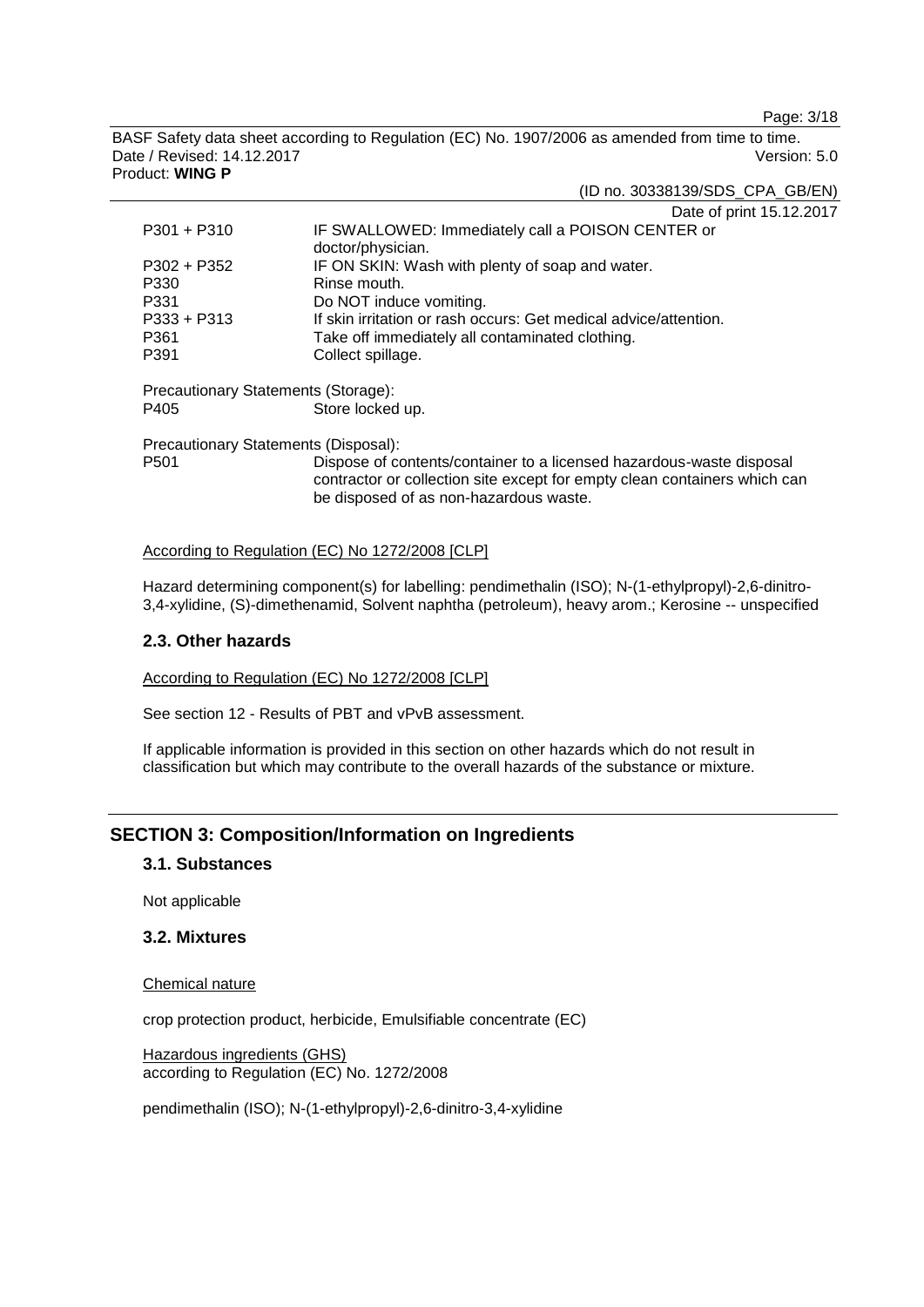Page: 4/18

BASF Safety data sheet according to Regulation (EC) No. 1907/2006 as amended from time to time. Date / Revised: 14.12.2017 Version: 5.0 Product: **WING P**

(ID no. 30338139/SDS\_CPA\_GB/EN)

Date of print 15.12.2017

Content (W/W): 23.1 % CAS Number: 40487-42-1 EC-Number: 254-938-2 INDEX-Number: 609-042-00-X

Skin Sens. 1 Aquatic Acute 1 Aquatic Chronic 1 M-factor acute: 100 M-factor chronic: 10 H317, H400, H410

Differing classification according to current knowledge and the criteria given in Annex I of Regulation (EC) No. 1272/2008 Skin Sens. 1B Aquatic Acute 1 Aquatic Chronic 1

dimethenamid-P (ISO); (S)-2-chloro-N-(2,4-dimethyl-3-thienyl)-N-(2-methoxy-1 methylethyl)acetamide

Content (W/W): 19.7 % CAS Number: 163515-14-8 Acute Tox. 4 (oral) Skin Sens. 1 Aquatic Acute 1 Aquatic Chronic 1 M-factor acute: 10 M-factor chronic: 10 H302, H317, H400, H410

solvent naphtha

Content (W/W):  $< 60 \%$ CAS Number: 64742-94-5 REACH registration number: 01- 2119451097-39

Asp. Tox. 1 Aquatic Chronic 2 H304, H411, EUH066

Poly(oxy-1,2-ethanediyl), .alpha.-[tris(1-phenylethyl)phenyl]-.omega.-hydroxy-Content (W/W): < 10 % CAS Number: 99734-09-5 Aquatic Chronic 3 H412

Benzenesulfonic acid, 4-C10-13-sec-alkyl derivs., calcium salts Content (W/W):  $< 5 \%$ CAS Number: 84989-14-0 EC-Number: 284-903-7 REACH registration number: 01- 2119560592-37 Skin Corr./Irrit. 2 Eye Dam./Irrit. 1 Aquatic Chronic 3 H318, H315, H412

2-Ethylhexan-1-ol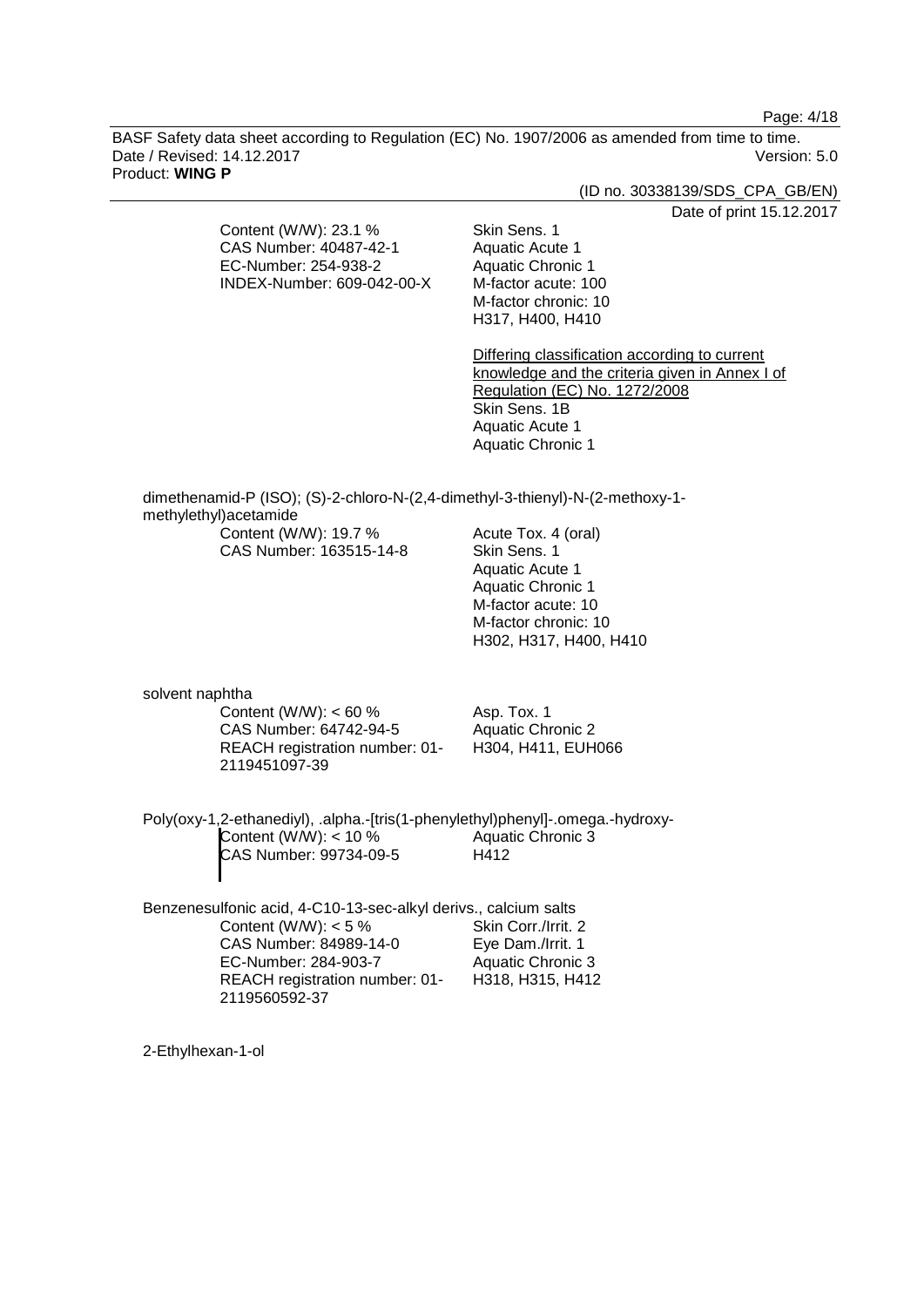Page: 5/18

BASF Safety data sheet according to Regulation (EC) No. 1907/2006 as amended from time to time. Date / Revised: 14.12.2017 Version: 5.0 Product: **WING P**

(ID no. 30338139/SDS\_CPA\_GB/EN)

Date of print 15.12.2017

Content (W/W):  $< 5 \%$ CAS Number: 104-76-7 EC-Number: 203-234-3 REACH registration number: 01- 2119487289-20

Acute Tox. 4 (Inhalation - mist) Skin Corr./Irrit. 2 Eye Dam./Irrit. 2 STOT SE 3 (irr. to respiratory syst.) H319, H315, H332, H335

naphthalene

Content (W/W):  $<$  1 % CAS Number: 91-20-3 EC-Number: 202-049-5 REACH registration number: 01- 2119561346-37 INDEX-Number: 601-052-00-2

Acute Tox. 4 (oral) Carc. 2 Aquatic Acute 1 Aquatic Chronic 1 M-factor acute: 1 M-factor chronic: 1 H302, H351, H400, H410

For the classifications not written out in full in this section, including the hazard classes and the hazard statements, the full text is listed in section 16.

# **SECTION 4: First-Aid Measures**

### **4.1. Description of first aid measures**

Show container, label and/or safety data sheet to physician.

First aid personnel should pay attention to their own safety. If the patient is likely to become unconscious, place and transport in stable sideways position (recovery position). Immediately remove contaminated clothing.

If inhaled:

Keep patient calm, remove to fresh air, seek medical attention.

On skin contact:

Immediately wash thoroughly with soap and water, seek medical attention.

On contact with eyes:

Wash affected eyes for at least 15 minutes under running water with eyelids held open, consult an eye specialist.

On ingestion:

Immediately rinse mouth and then drink 200-300 ml of water, seek medical attention. Do not induce vomiting due to aspiration hazard.

# **4.2. Most important symptoms and effects, both acute and delayed**

Symptoms: The most important known symptoms and effects are described in the labelling (see section 2) and/or in section 11., Further important symptoms and effects are so far not known.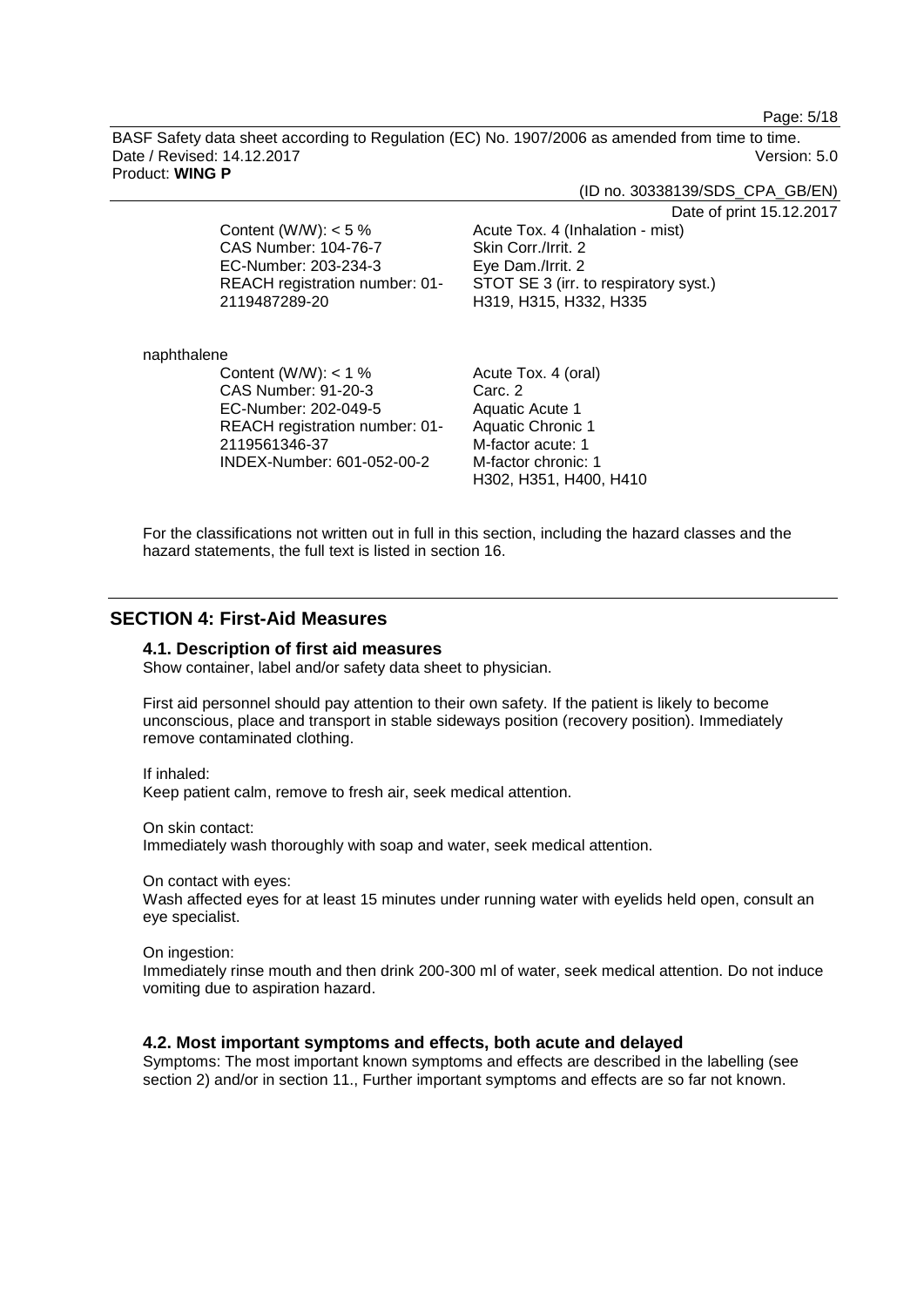Page: 6/18

BASF Safety data sheet according to Regulation (EC) No. 1907/2006 as amended from time to time. Date / Revised: 14.12.2017 Version: 5.0 Product: **WING P**

(ID no. 30338139/SDS\_CPA\_GB/EN)

# Date of print 15.12.2017

**4.3. Indication of any immediate medical attention and special treatment needed** Treatment: Treat according to symptoms (decontamination, vital functions), no known specific antidote.

# **SECTION 5: Fire-Fighting Measures**

### **5.1. Extinguishing media**

Suitable extinguishing media: water spray, foam, dry powder, carbon dioxide

### **5.2. Special hazards arising from the substance or mixture**

carbon monoxide, Carbon dioxide, hydrogen chloride, nitrogen oxides, sulfur oxides, organochloric compounds

The substances/groups of substances mentioned can be released in case of fire.

# **5.3. Advice for fire-fighters**

Special protective equipment: Wear self-contained breathing apparatus and chemical-protective clothing.

Further information:

Collect contaminated extinguishing water separately, do not allow to reach sewage or effluent systems. Dispose of fire debris and contaminated extinguishing water in accordance with official regulations. In case of fire and/or explosion do not breathe fumes. Keep containers cool by spraying with water if exposed to fire.

# **SECTION 6: Accidental Release Measures**

### **6.1. Personal precautions, protective equipment and emergency procedures**

Do not breathe vapour/spray. Use personal protective clothing. Avoid contact with the skin, eyes and clothing.

### **6.2. Environmental precautions**

Do not discharge into the subsoil/soil. Do not discharge into drains/surface waters/groundwater.

Do not allow contamination of public drains or surface or ground waters. Inform local water plc if spillage enters drains and the Environment Agency (England & Wales), the Scottish Environmental Protection Agency (Scotland), or the Environment and Heritage Service (Northern Ireland) if it enters surface or ground waters. Keep people and animals away.

### **6.3. Methods and material for containment and cleaning up**

For small amounts: Pick up with suitable absorbent material (e.g. sand, sawdust, general-purpose binder, kieselguhr).

For large amounts: Dike spillage. Pump off product.

Dispose of absorbed material in accordance with regulations. Collect waste in suitable containers, which can be labeled and sealed. Clean contaminated floors and objects thoroughly with water and detergents, observing environmental regulations. Wear suitable protective equipment.

# **6.4. Reference to other sections**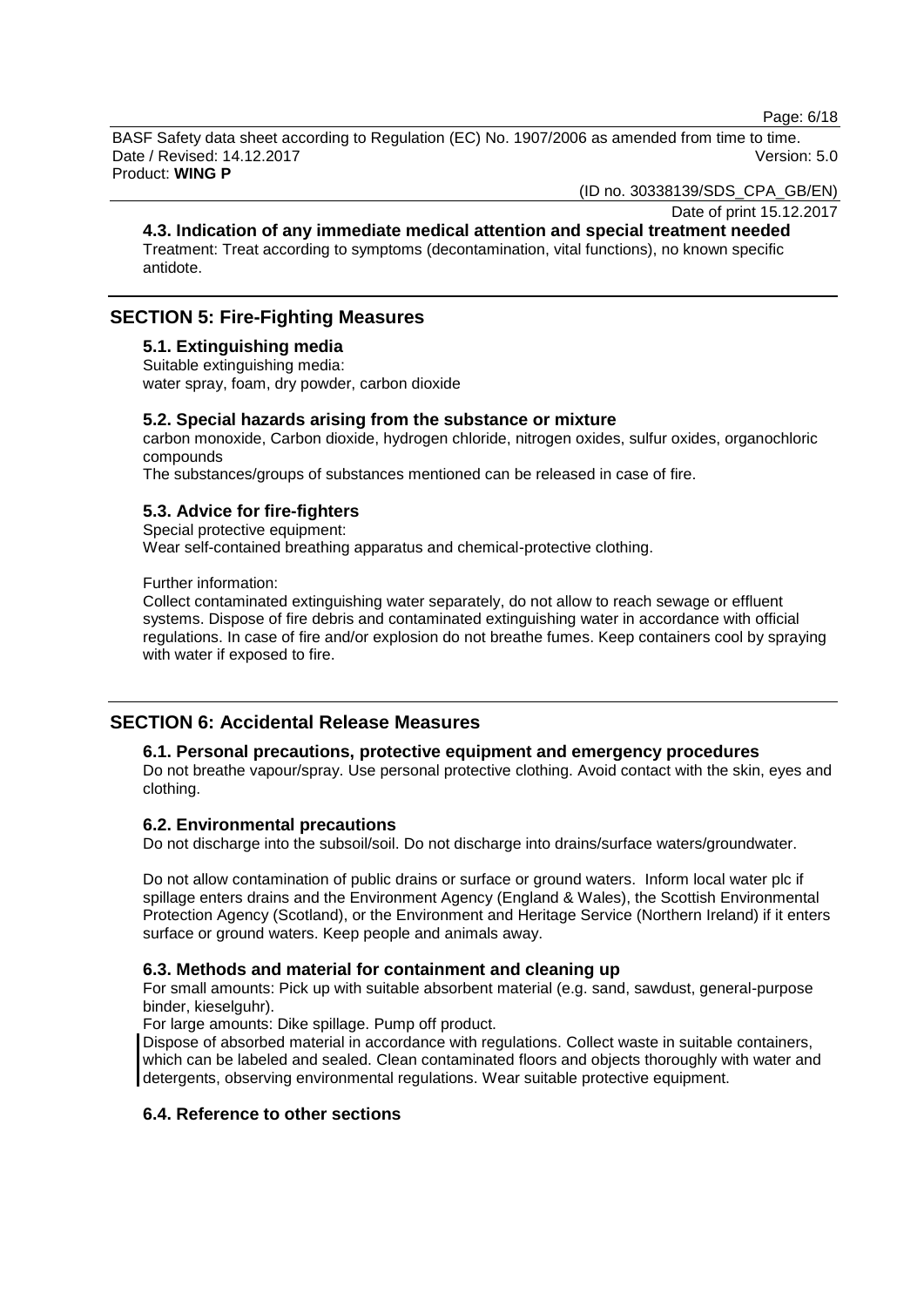Page: 7/18

BASF Safety data sheet according to Regulation (EC) No. 1907/2006 as amended from time to time. Date / Revised: 14.12.2017 Version: 5.0 Product: **WING P**

(ID no. 30338139/SDS\_CPA\_GB/EN)

Date of print 15.12.2017

Information regarding exposure controls/personal protection and disposal considerations can be found in section 8 and 13.

# **SECTION 7: Handling and Storage**

### **7.1. Precautions for safe handling**

No special measures necessary if stored and handled correctly. Ensure thorough ventilation of stores and work areas. When using do not eat, drink or smoke. Hands and/or face should be washed before breaks and at the end of the shift.

Protection against fire and explosion:

Vapours may form ignitable mixture with air. Prevent electrostatic charge - sources of ignition should be kept well clear - fire extinguishers should be kept handy.

# **7.2. Conditions for safe storage, including any incompatibilities**

Segregate from foods and animal feeds. Further information on storage conditions: Keep away from heat. Protect from direct sunlight.

Protect from temperatures below: -5 °C

Changes in the properties of the product may occur if substance/product is stored below indicated temperature for extended periods of time.

Protect from temperatures above: 40 °C

Changes in the properties of the product may occur if substance/product is stored above indicated temperature for extended periods of time.

# **7.3. Specific end use(s)**

For the relevant identified use(s) listed in Section 1 the advice mentioned in this section 7 is to be observed.

# **SECTION 8: Exposure Controls/Personal Protection**

# **8.1. Control parameters**

Components with occupational exposure limits

91-20-3: naphthalene TWA value 50 mg/m3 ; 10 ppm (OEL (EU)) indicative 104-76-7: 2-Ethylhexan-1-ol TWA value 5.4 mg/m3 ; 1 ppm (OEL (EU)) indicative

Refer to the current edition of HSE Guidance Note EH40 Occupational Exposure Limits (United Kingdom). For normal use and handling refer to the product label/leaflet.

# **8.2. Exposure controls**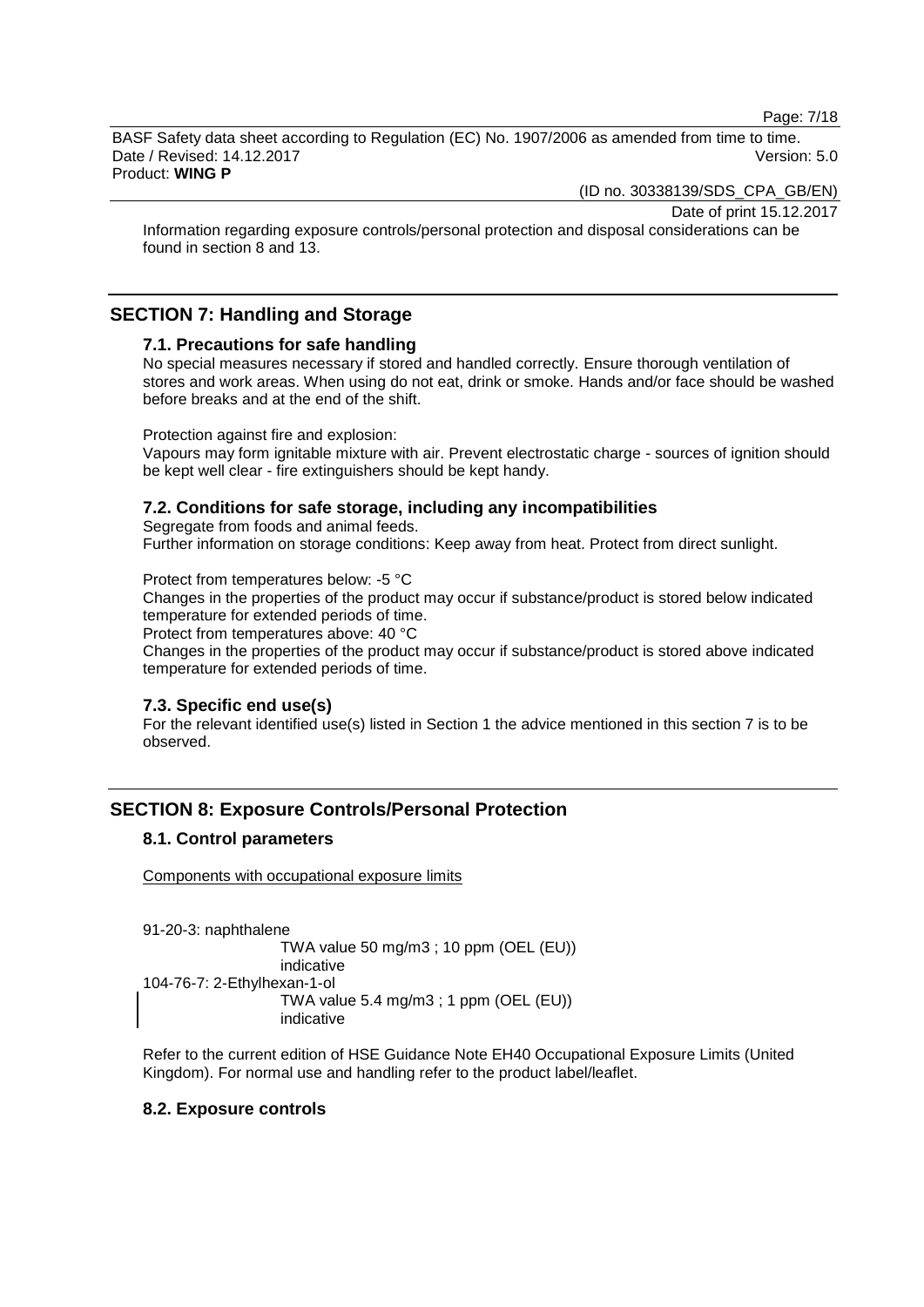Page: 8/18

BASF Safety data sheet according to Regulation (EC) No. 1907/2006 as amended from time to time. Date / Revised: 14.12.2017 **Version: 5.0** Product: **WING P**

(ID no. 30338139/SDS\_CPA\_GB/EN)

Date of print 15.12.2017

#### Personal protective equipment

Respiratory protection:

Suitable respiratory protection for higher concentrations or long-term effect: Combination filter for gases/vapours of organic, inorganic, acid inorganic and alkaline compounds (e.g. EN 14387 Type ABEK).

### Hand protection:

Suitable chemical resistant safety gloves (EN 374) also with prolonged, direct contact (Recommended: Protective index 6, corresponding > 480 minutes of permeation time according to EN 374): E.g. nitrile rubber (0.4 mm), chloroprene rubber (0.5 mm), butyl rubber (0.7 mm) etc.

#### Eye protection:

Safety glasses with side-shields (frame goggles) (e.g. EN 166)

#### Body protection:

Body protection must be chosen depending on activity and possible exposure, e.g. apron, protecting boots, chemical-protection suit (according to EN 14605 in case of splashes or EN ISO 13982 in case of dust).

### General safety and hygiene measures

The statements on personal protective equipment in the instructions for use apply when handling crop-protection agents in final-consumer packing. Wearing of closed work clothing is recommended. Keep away from food, drink and animal feeding stuffs. Store work clothing separately.

# **SECTION 9: Physical and Chemical Properties**

# **9.1. Information on basic physical and chemical properties**

| Form:<br>Colour:           | emulsion<br>red-brown                                           |                              |
|----------------------------|-----------------------------------------------------------------|------------------------------|
| Odour:<br>Odour threshold: | aromatic                                                        |                              |
|                            | Not determined due to potential<br>health hazard by inhalation. |                              |
| pH value:                  | approx. $6 - 8$<br>(1 %(m), 20 °C)                              |                              |
| Freezing point:            | < 0 °C                                                          |                              |
| Boiling range:             | $244 - 292 °C$                                                  |                              |
|                            | Information applies to the solvent.                             |                              |
| Flash point:               | 113 °C                                                          | (Directive 92/69/EEC, A.9)   |
| Evaporation rate:          |                                                                 |                              |
|                            | not applicable                                                  |                              |
| Flammability:              | not highly flammable                                            | (Directive 84/449/EEC, A.12) |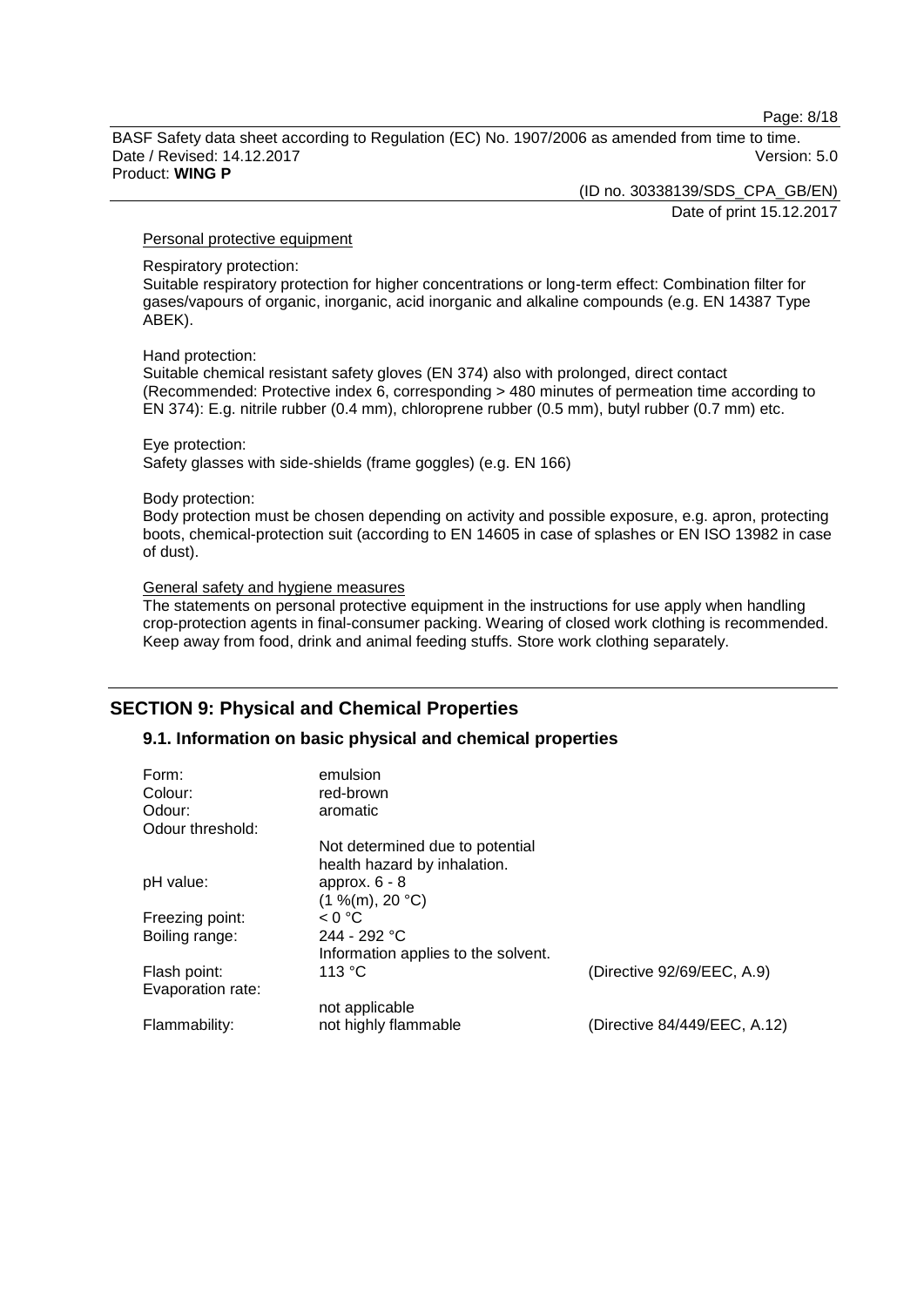Page: 9/18

BASF Safety data sheet according to Regulation (EC) No. 1907/2006 as amended from time to time. Date / Revised: 14.12.2017 Version: 5.0 Product: **WING P**

| duct: WING P                   |                                                                                               | (ID no. 30338139/SDS_CPA_GB/EN) |
|--------------------------------|-----------------------------------------------------------------------------------------------|---------------------------------|
|                                |                                                                                               | Date of print 15.12.2017        |
| Lower explosion limit:         | As a result of our experience with this                                                       |                                 |
|                                | product and our knowledge of its                                                              |                                 |
|                                | composition we do not expect any                                                              |                                 |
|                                | hazard as long as the product is used                                                         |                                 |
|                                | appropriately and in accordance with                                                          |                                 |
| Upper explosion limit:         | the intended use.                                                                             |                                 |
|                                | As a result of our experience with this                                                       |                                 |
|                                | product and our knowledge of its                                                              |                                 |
|                                | composition we do not expect any                                                              |                                 |
|                                | hazard as long as the product is used                                                         |                                 |
|                                | appropriately and in accordance with<br>the intended use.                                     |                                 |
| Ignition temperature:          | 365 °C                                                                                        | (Directive 92/69/EEC, A.15)     |
| Vapour pressure:               | approx. $< 0.1$ kPa                                                                           |                                 |
|                                | (25 °C)                                                                                       |                                 |
|                                | Information applies to the solvent.                                                           |                                 |
| Density:                       | approx. 1.08 g/cm3                                                                            |                                 |
|                                | (20 °C)                                                                                       |                                 |
| Relative vapour density (air): | not applicable                                                                                |                                 |
| Solubility in water:           | emulsifiable                                                                                  |                                 |
|                                | Information on: dimethenamid-P (ISO); (S)-2-chloro-N-(2,4-dimethyl-3-thienyl)-N-(2-methoxy-1- |                                 |
| methylethyl) acetamide         |                                                                                               |                                 |
|                                | Partitioning coefficient n-octanol/water (log Kow):<br>1.89                                   |                                 |
|                                | Thermal decomposition: No decomposition if stored and handled as prescribed/indicated.        |                                 |
| Viscosity, dynamic:            | 28 mPa.s                                                                                      |                                 |
|                                | (20 °C, 100 1/s)                                                                              |                                 |
| Viscosity, kinematic:          | $12$ mm $2/s$<br>(40 °C)                                                                      |                                 |
| Explosion hazard:              | not explosive                                                                                 |                                 |
| Fire promoting properties:     | not fire-propagating                                                                          |                                 |
|                                |                                                                                               |                                 |

# **9.2. Other information**

Other Information: If necessary, information on other physical and chemical parameters is indicated in this section.

# **SECTION 10: Stability and Reactivity**

# **10.1. Reactivity**

No hazardous reactions if stored and handled as prescribed/indicated.

# **10.2. Chemical stability**

The product is stable if stored and handled as prescribed/indicated.

# **10.3. Possibility of hazardous reactions**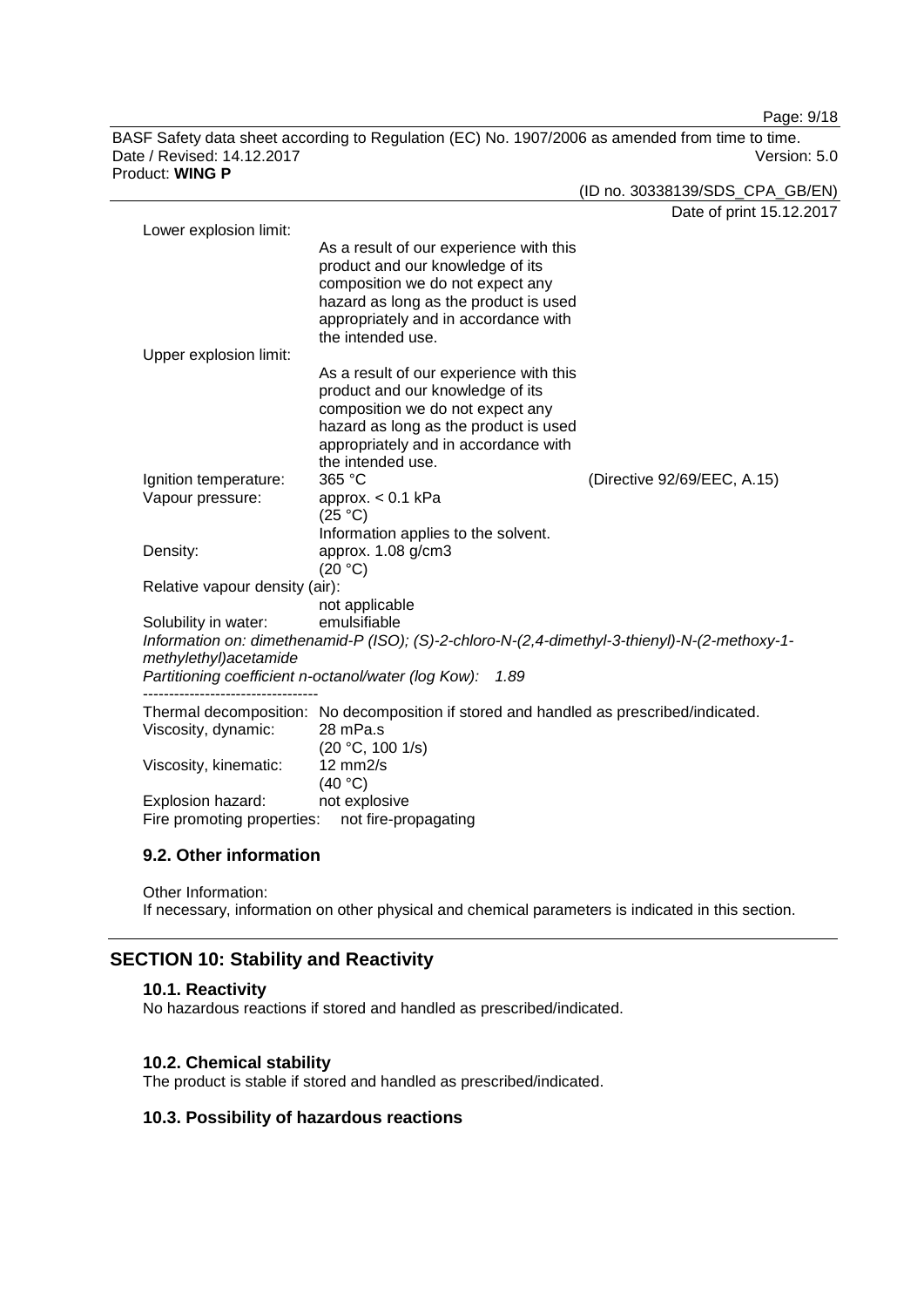Page: 10/18

BASF Safety data sheet according to Regulation (EC) No. 1907/2006 as amended from time to time. Date / Revised: 14.12.2017 Version: 5.0 Product: **WING P**

(ID no. 30338139/SDS\_CPA\_GB/EN)

Date of print 15.12.2017

No hazardous reactions if stored and handled as prescribed/indicated.

### **10.4. Conditions to avoid**

See MSDS section 7 - Handling and storage.

### **10.5. Incompatible materials**

Substances to avoid: strong acids, strong bases, strong oxidizing agents

### **10.6. Hazardous decomposition products**

Hazardous decomposition products: No hazardous decomposition products if stored and handled as prescribed/indicated.

# **SECTION 11: Toxicological Information**

### **11.1. Information on toxicological effects**

#### Acute toxicity

Assessment of acute toxicity: Of moderate toxicity after single ingestion. Virtually nontoxic after a single skin contact. Virtually nontoxic by inhalation.

Experimental/calculated data: LD50 rat (oral): > 500 - < 2,000 mg/kg (OECD Guideline 423)

LC50 rat (by inhalation): > 5.4 mg/l 4 h (OECD Guideline 403)

LD50 rat (dermal): > 5,000 mg/kg (OECD Guideline 402) No mortality was observed.

### Irritation

Assessment of irritating effects: Skin contact causes irritation. Not irritating to the eyes.

Experimental/calculated data: Skin corrosion/irritation rabbit: Irritant. (OECD Guideline 404)

Serious eye damage/irritation rabbit: non-irritant (OECD Guideline 405)

Respiratory/Skin sensitization

Assessment of sensitization: Sensitization after skin contact possible.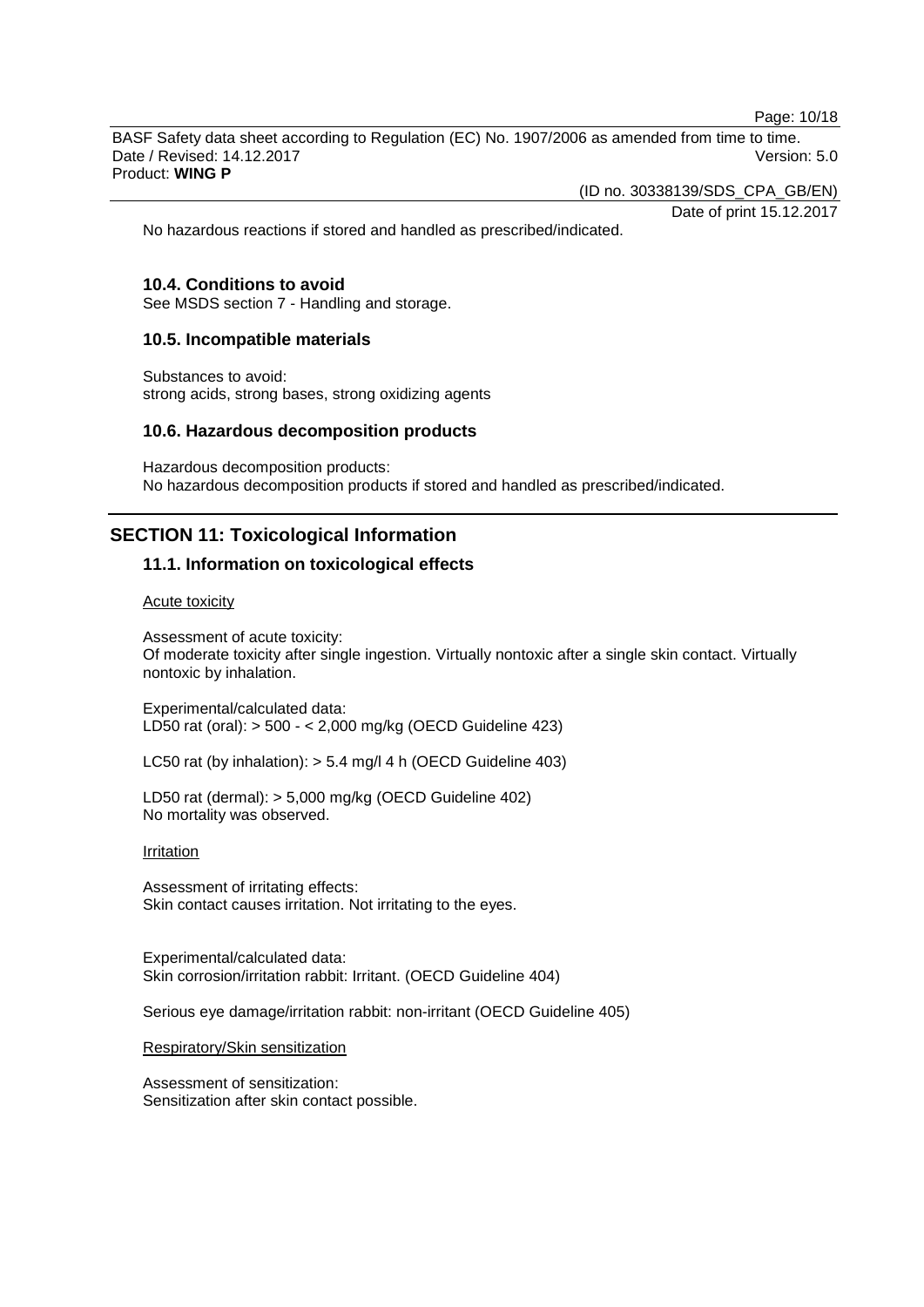Page: 11/18

BASF Safety data sheet according to Regulation (EC) No. 1907/2006 as amended from time to time. Date / Revised: 14.12.2017 Version: 5.0 Product: **WING P**

(ID no. 30338139/SDS\_CPA\_GB/EN)

Date of print 15.12.2017

Experimental/calculated data: modified Buehler test guinea pig: Caused skin sensitization in animal studies. (OECD Guideline 406)

### Germ cell mutagenicity

#### Assessment of mutagenicity:

The product has not been tested. The statement has been derived from the properties of the individual components.

*Information on: naphthalene*

*Assessment of mutagenicity:*

*The substance was not mutagenic in bacteria. The substance was mutagenic in a mammalian cell culture test system. The substance was not mutagenic in a test with mammals. Literature data.* ----------------------------------

#### **Carcinogenicity**

#### Assessment of carcinogenicity:

The product has not been tested. The statement has been derived from the properties of the individual components.

*Information on: pendimethalin (ISO); N-(1-ethylpropyl)-2,6-dinitro-3,4-xylidine Assessment of carcinogenicity:*

*In long-term studies in rats the substance induced thyroid tumors. The effect is caused by an animal specific mechanism that has no human counter part. In long-term studies in mice in which the substance was given by feed, a carcinogenic effect was not observed.*

### *Information on: naphthalene*

#### *Assessment of carcinogenicity:*

*In long-term studies in rats and mice in which the substance was given by inhalation, a carcinogenic effect was observed. EU-classification The substance was classified as a group 3 carcinogen by the German MAK-Commission (substances for which a suspicion of a carcinogenic potential exists). IARC (International Agency for Research on Cancer) has classified this substance as group 2B (The agent is possibly carcinogenic to humans).*

----------------------------------

# Reproductive toxicity

Assessment of reproduction toxicity: The product has not been tested. The statement has been derived from the properties of the individual components. The results of animal studies gave no indication of a fertility impairing effect.

### Developmental toxicity

Assessment of teratogenicity:

The product has not been tested. The statement has been derived from the properties of the individual components. Animal studies gave no indication of a developmental toxic effect at doses that were not toxic to the parental animals.

Specific target organ toxicity (single exposure)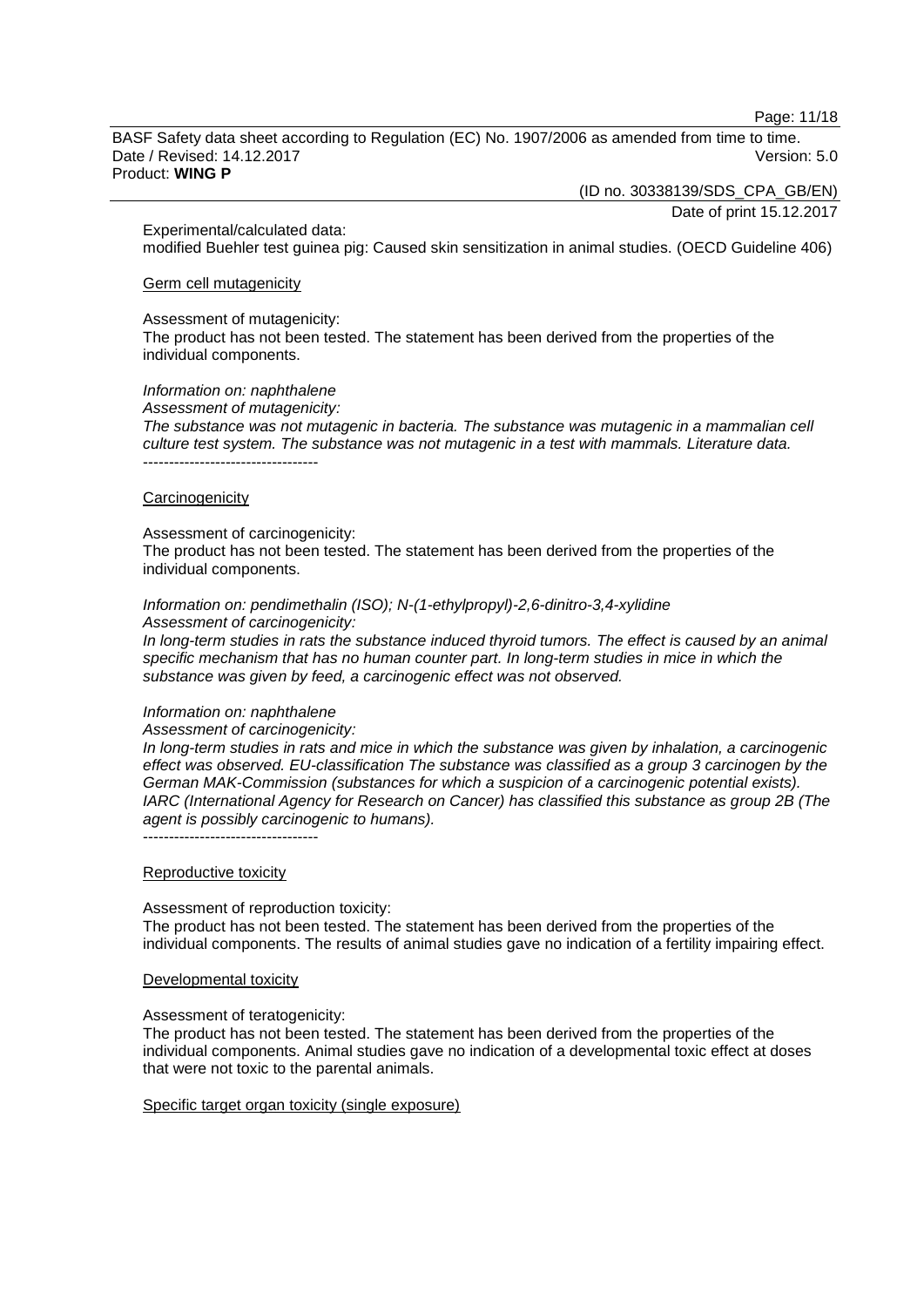Page: 12/18

BASF Safety data sheet according to Regulation (EC) No. 1907/2006 as amended from time to time. Date / Revised: 14.12.2017 Version: 5.0 Product: **WING P**

(ID no. 30338139/SDS\_CPA\_GB/EN)

Date of print 15.12.2017

Assessment of STOT single:

Causes temporary irritation of the respiratory tract. A health hazard potential can essentially be excluded based on the low concentration of the component in the product.

Remarks: The product has not been tested. The statement has been derived from the properties of the individual components.

Repeated dose toxicity and Specific target organ toxicity (repeated exposure)

Assessment of repeated dose toxicity:

The product has not been tested. The statement has been derived from the properties of the individual components.

*Information on: pendimethalin (ISO); N-(1-ethylpropyl)-2,6-dinitro-3,4-xylidine Assessment of repeated dose toxicity: No substance-specific organtoxicity was observed after repeated administration to animals. Adaptive effects were observed after repeated exposure in animal studies.*

*Information on: dimethenamid-P (ISO); (S)-2-chloro-N-(2,4-dimethyl-3-thienyl)-N-(2-methoxy-1 methylethyl)acetamide Assessment of repeated dose toxicity: Adaptive effects were observed after repeated exposure in animal studies.*

*Information on: Benzenesulfonic acid, 4-C10-13-sec-alkyl derivs., calcium salts Assessment of repeated dose toxicity: After repeated exposure the prominent effect is local irritation. The product has not been tested. The statement has been derived from substances/products of a similar structure or composition.*

*Information on: 2-Ethylhexan-1-ol Assessment of repeated dose toxicity: Repeated exposure to high doses of the substance causes reversible liver changes in rodents. According to present knowledge, these effects do not occur in man.*

*Information on: naphthalene Assessment of repeated dose toxicity: The substance may cause damage to the olfactory epithelium after repeated inhalation.*

### Aspiration hazard

----------------------------------

May also damage the lung at swallowing (aspiration hazard). The product has not been tested. The statement has been derived from the properties of the individual components.

Other relevant toxicity information

Misuse can be harmful to health.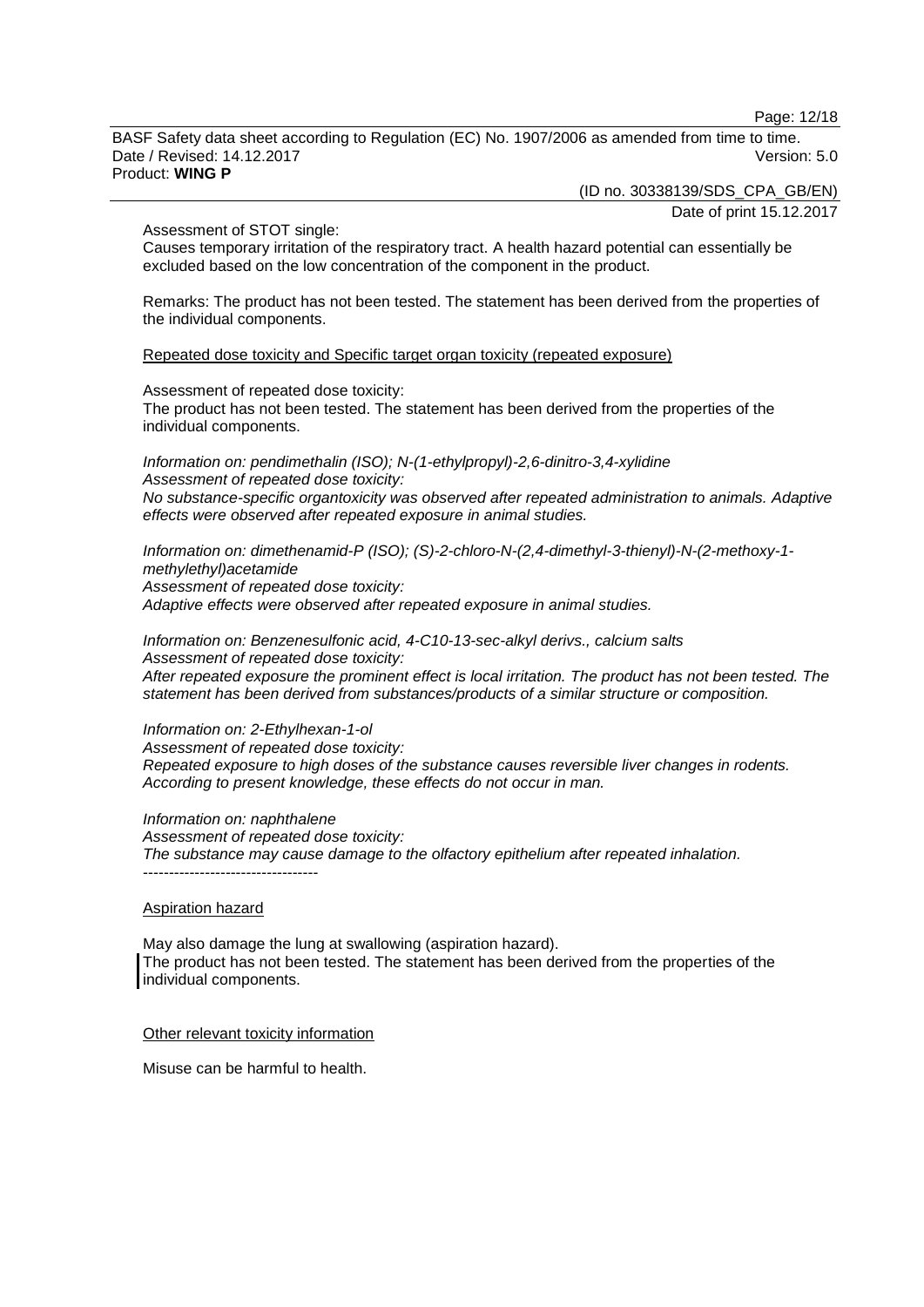Page: 13/18

BASF Safety data sheet according to Regulation (EC) No. 1907/2006 as amended from time to time. Date / Revised: 14.12.2017 **Version: 5.0** Product: **WING P**

> (ID no. 30338139/SDS\_CPA\_GB/EN) Date of print 15.12.2017

# **SECTION 12: Ecological Information**

### **12.1. Toxicity**

Assessment of aquatic toxicity: Very toxic to aquatic life with long lasting effects.

Toxicity to fish: LC50 (96 h) 1.06 mg/l, Oncorhynchus mykiss (OECD Guideline 203, static)

Aquatic invertebrates: EC50 (48 h) 1.77 mg/l, Daphnia magna (OECD Guideline 202, part 1)

Aquatic plants: EC50 (72 h) 0.46 mg/l (growth rate), Pseudokirchneriella subcapitata (OECD Guideline 201)

EC10 (72 h) 0.03 mg/l (growth rate), Pseudokirchneriella subcapitata (OECD Guideline 201)

EC50 (7 d) 0.045 mg/l (growth rate), Lemna gibba

EC10 (7 d) 0.0008 mg/l (growth rate), Lemna gibba

### **12.2. Persistence and degradability**

Assessment biodegradation and elimination (H2O): The product has not been tested. The statement has been derived from the properties of the individual components.

*Information on: pendimethalin (ISO); N-(1-ethylpropyl)-2,6-dinitro-3,4-xylidine Assessment biodegradation and elimination (H2O): Not readily biodegradable (by OECD criteria).*

*Information on: dimethenamid-P (ISO); (S)-2-chloro-N-(2,4-dimethyl-3-thienyl)-N-(2-methoxy-1 methylethyl)acetamide Assessment biodegradation and elimination (H2O): Not readily biodegradable (by OECD criteria).*

*Information on: solvent naphtha Assessment biodegradation and elimination (H2O): According to OECD criteria the product is not readily biodegradable but inherently biodegradable. The product has not been tested. The statement has been derived from substances/products of a similar structure or composition.*

----------------------------------

### **12.3. Bioaccumulative potential**

Assessment bioaccumulation potential: The product has not been tested. The statement has been derived from the properties of the individual components.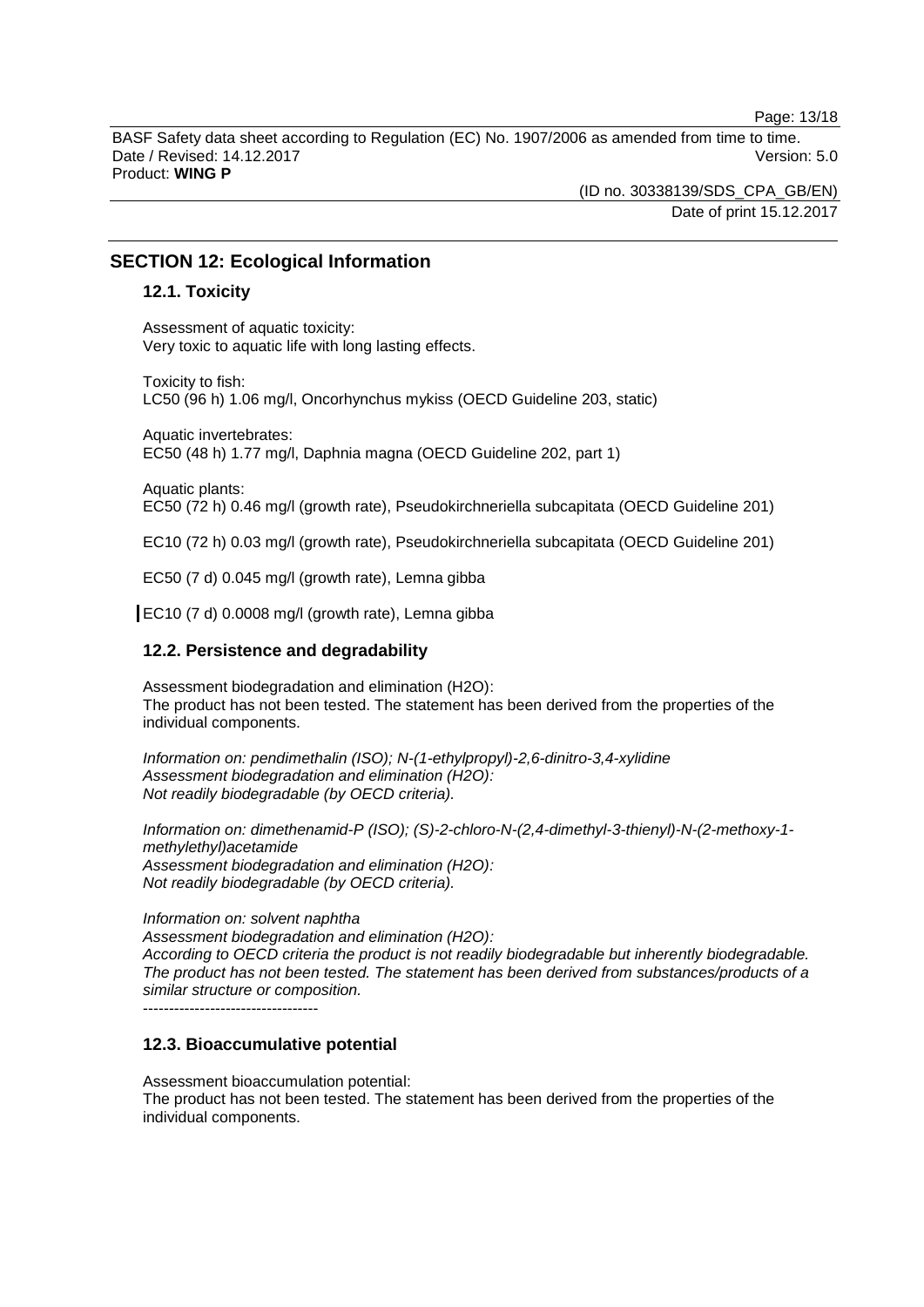Page: 14/18

BASF Safety data sheet according to Regulation (EC) No. 1907/2006 as amended from time to time. Date / Revised: 14.12.2017 **Version: 5.0** Product: **WING P**

(ID no. 30338139/SDS\_CPA\_GB/EN)

Date of print 15.12.2017

*Information on: pendimethalin (ISO); N-(1-ethylpropyl)-2,6-dinitro-3,4-xylidine Bioaccumulation potential: Bioconcentration factor: 5,100 Based on a weight of evidence, the compound will not bioaccumulate.*

*Information on: dimethenamid-P (ISO); (S)-2-chloro-N-(2,4-dimethyl-3-thienyl)-N-(2-methoxy-1 methylethyl)acetamide Bioaccumulation potential: No significant accumulation in organisms is expected as a result of the distribution coefficient of noctanol/water (log Pow).* ----------------------------------

# **12.4. Mobility in soil**

Assessment transport between environmental compartments: Adsorption in soil: The product has not been tested. The statement has been derived from the properties of the individual components.

*Information on: pendimethalin (ISO); N-(1-ethylpropyl)-2,6-dinitro-3,4-xylidine Assessment transport between environmental compartments: Volatility: The substance will slowly evaporate into the atmosphere from the water surface. Adsorption in soil: Following exposure to soil, adsorption to solid soil particles is probable, therefore contamination of groundwater is not expected.*

*Information on: dimethenamid-P (ISO); (S)-2-chloro-N-(2,4-dimethyl-3-thienyl)-N-(2-methoxy-1 methylethyl)acetamide Assessment transport between environmental compartments: Adsorption in soil: Following exposure to soil, the product trickles away and can - dependant on* 

*degradation - be transported to deeper soil areas with larger water loads.* ----------------------------------

# **12.5. Results of PBT and vPvB assessment**

The product does not contain a substance fulfilling the PBT (persistent/bioaccumulative/toxic) criteria or the vPvB (very persistent/very bioaccumulative) criteria.

# **12.6. Other adverse effects**

The product does not contain substances that are listed in Regulation (EC) 1005/2009 on substances that deplete the ozone layer.

# **12.7. Additional information**

Other ecotoxicological advice: Do not discharge product into the environment without control.

# **SECTION 13: Disposal Considerations**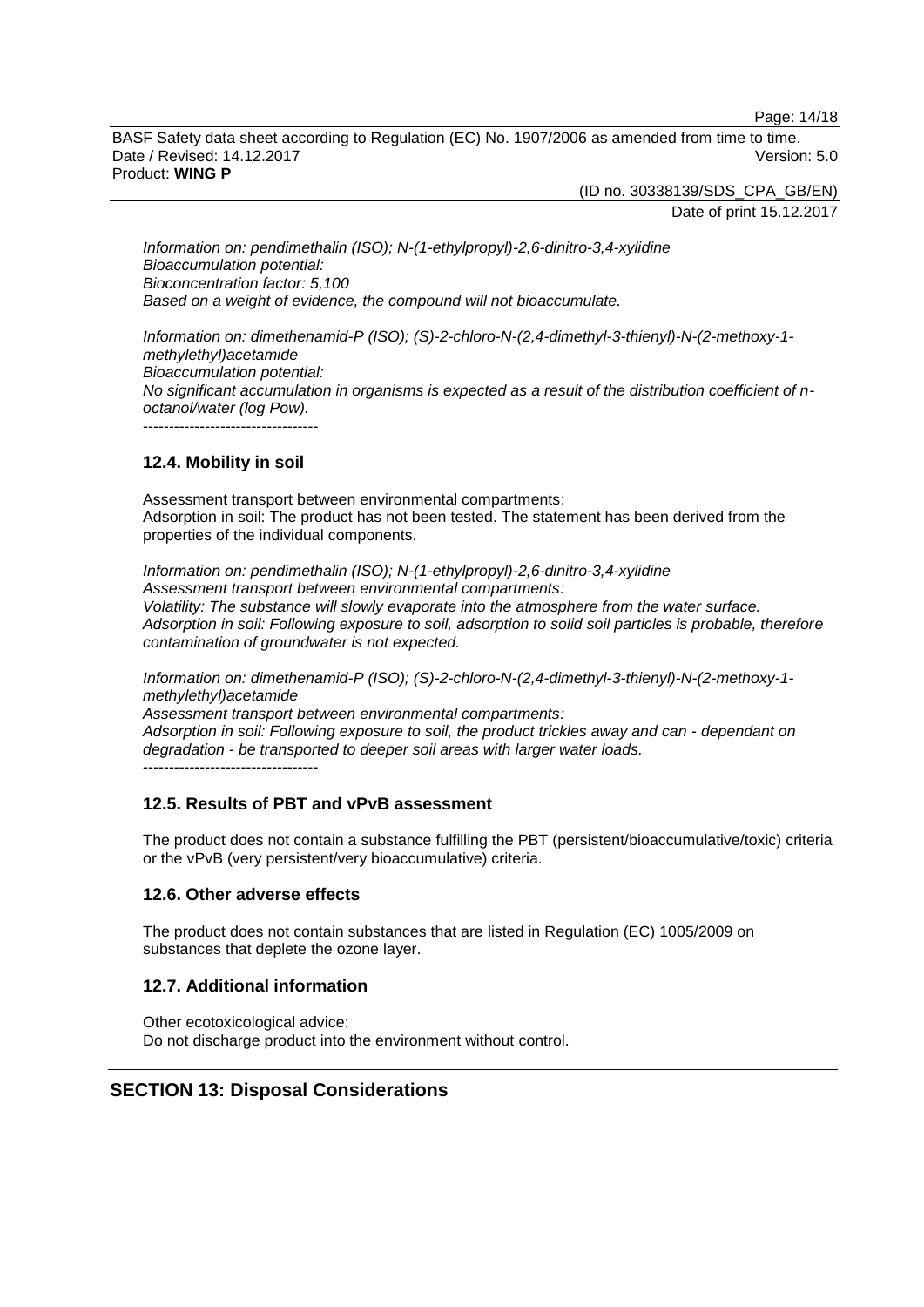Page: 15/18

BASF Safety data sheet according to Regulation (EC) No. 1907/2006 as amended from time to time. Date / Revised: 14.12.2017 **Version: 5.0** Product: **WING P**

(ID no. 30338139/SDS\_CPA\_GB/EN)

Date of print 15.12.2017

### **13.1. Waste treatment methods**

Must be disposed of or incinerated in accordance with local regulations.

The UK Environmental Protection (Duty of Care) Regulations (EP) and amendments should be noted (United Kingdom). This product and any uncleaned containers must be disposed of as hazardous waste in accordance

with the 2005 Hazardous Waste Regulations and amendments (United Kingdom)

Contaminated packaging: Contaminated packaging should be emptied as far as possible and disposed of in the same manner as the substance/product.

# **SECTION 14: Transport Information**

### **Land transport**

ADR UN number UN3082<br>UN proper shipping name: ENVIRO ENVIRONMENTALLY HAZARDOUS SUBSTANCE, LIQUID, N.O.S. (contains PENDIMETHALIN, DIMETHENAMID-P) Transport hazard class(es): 9, EHSM<br>Packing group: III Packing group: Environmental hazards: yes Special precautions for user: None known RID UN number UN3082 UN proper shipping name: ENVIRONMENTALLY HAZARDOUS SUBSTANCE, LIQUID, N.O.S. (contains PENDIMETHALIN, DIMETHENAMID-P) Transport hazard class(es): 9, EHSM Packing group: III Environmental hazards: yes Special precautions for user: None known **Inland waterway transport** ADN UN number UN3082<br>UN proper shipping name: ENVIRO ENVIRONMENTALLY HAZARDOUS SUBSTANCE, LIQUID, N.O.S. (contains PENDIMETHALIN, DIMETHENAMID-P) Transport hazard class(es): 9, EHSM Packing group: III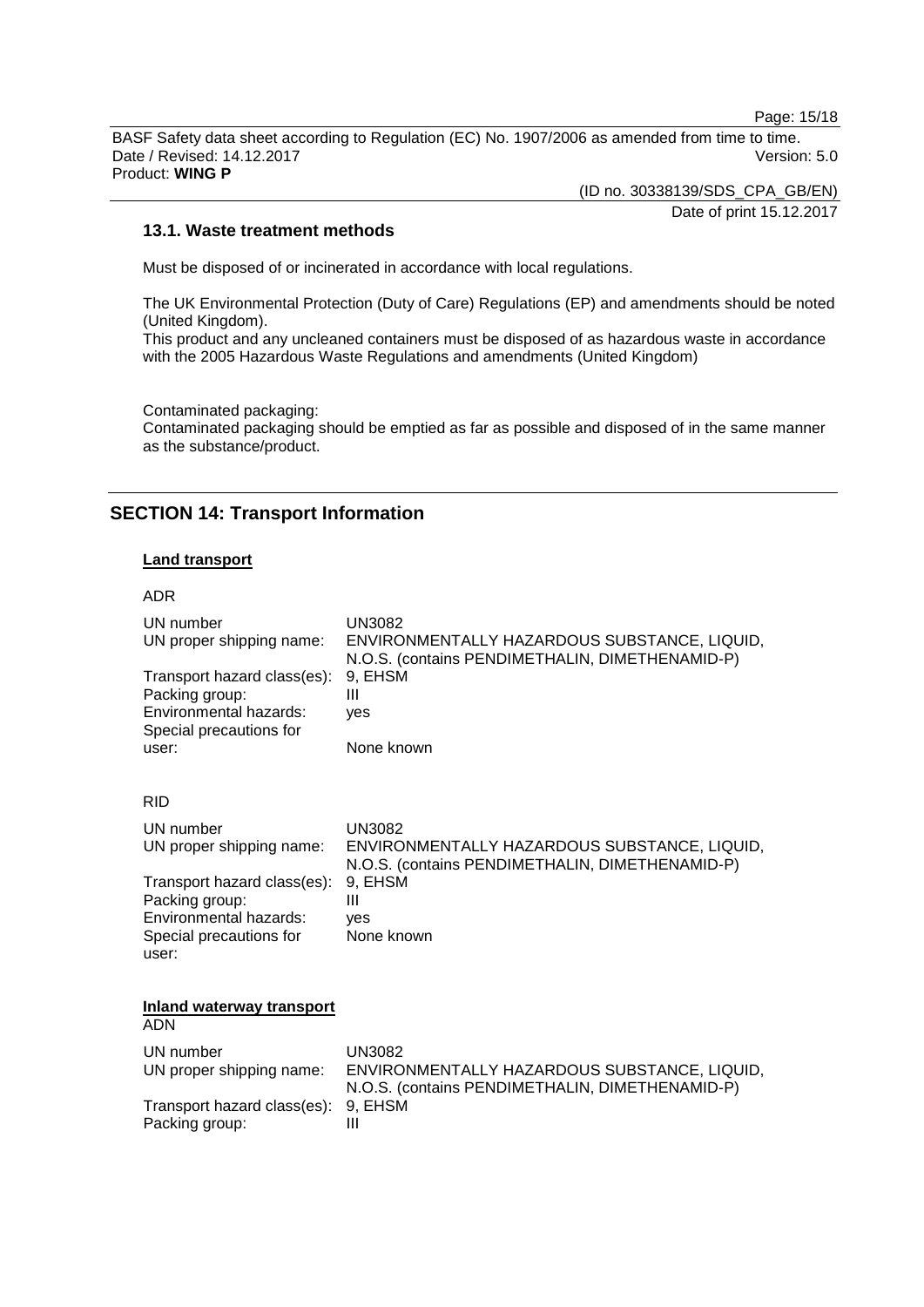Page: 16/18

BASF Safety data sheet according to Regulation (EC) No. 1907/2006 as amended from time to time. Date / Revised: 14.12.2017 Version: 5.0 Product: **WING P**

(ID no. 30338139/SDS\_CPA\_GB/EN)

Date of print 15.12.2017

Environmental hazards: yes Special precautions for user: None known

Transport in inland waterway vessel Not evaluated

### **Sea transport**

### IMDG

| UN number:<br>UN proper shipping name:        | <b>UN 3082</b><br>ENVIRONMENTALLY HAZARDOUS SUBSTANCE, LIQUID,<br>N.O.S. (contains PENDIMETHALIN, DIMETHENAMID-P) |
|-----------------------------------------------|-------------------------------------------------------------------------------------------------------------------|
| Transport hazard class(es):<br>Packing group: | 9, EHSM<br>Ш                                                                                                      |
| Environmental hazards:                        | ves<br>Marine pollutant: YES                                                                                      |
| Special precautions for<br>user:              | None known                                                                                                        |

### **Air transport**

# IATA/ICAO

| UN number:                          | UN 3082                                         |
|-------------------------------------|-------------------------------------------------|
| UN proper shipping name:            | ENVIRONMENTALLY HAZARDOUS SUBSTANCE, LIQUID,    |
|                                     | N.O.S. (contains PENDIMETHALIN, DIMETHENAMID-P) |
| Transport hazard class(es): 9, EHSM |                                                 |
| Packing group:                      |                                                 |
| Environmental hazards:              | ves                                             |
| Special precautions for             | None known                                      |
| user:                               |                                                 |

# **14.1. UN number**

See corresponding entries for "UN number" for the respective regulations in the tables above.

### **14.2. UN proper shipping name**

See corresponding entries for "UN proper shipping name" for the respective regulations in the tables above.

# **14.3. Transport hazard class(es)**

See corresponding entries for "Transport hazard class(es)" for the respective regulations in the tables above.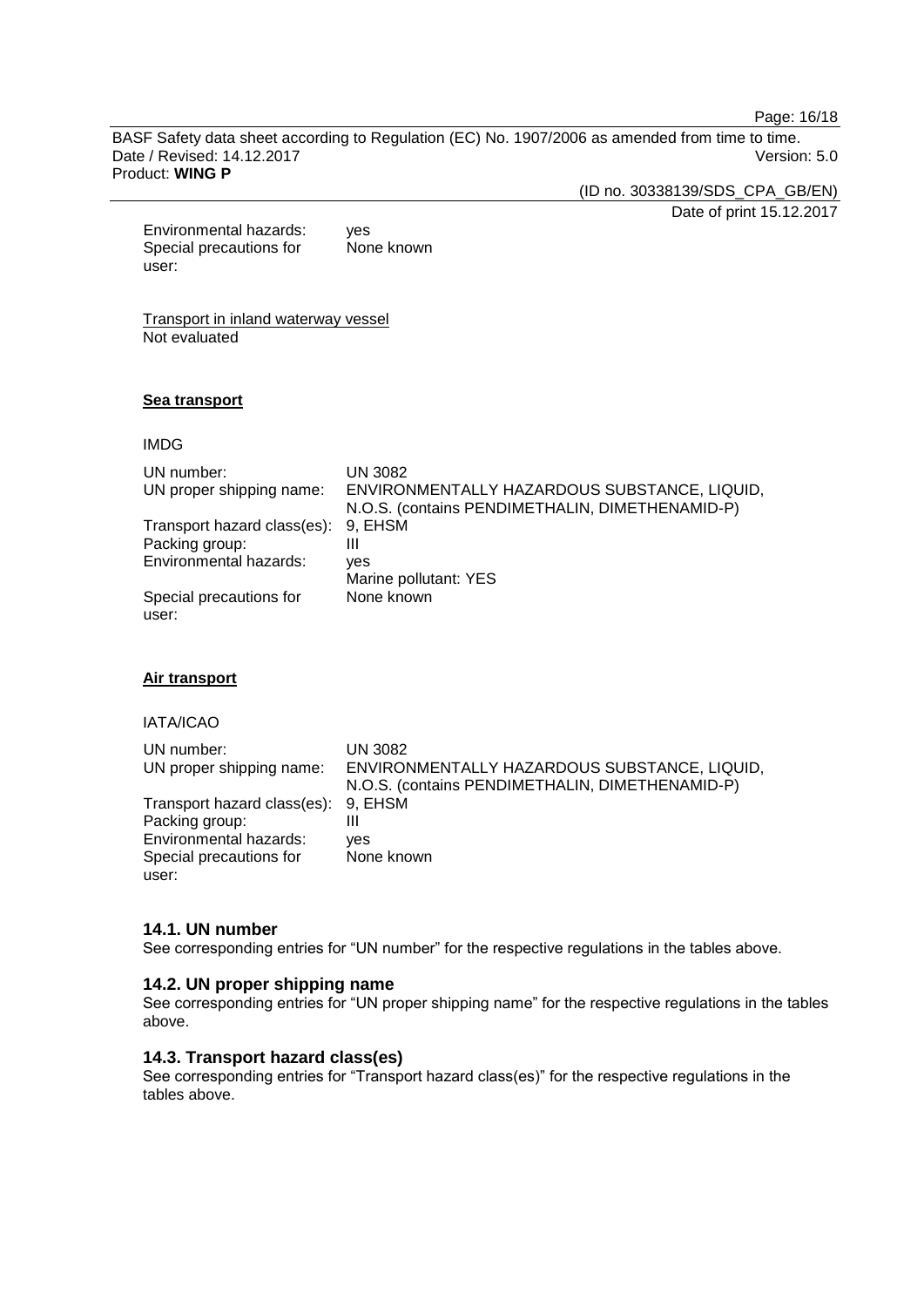Page: 17/18

BASF Safety data sheet according to Regulation (EC) No. 1907/2006 as amended from time to time. Date / Revised: 14.12.2017 Version: 5.0 Product: **WING P**

(ID no. 30338139/SDS\_CPA\_GB/EN)

Date of print 15.12.2017

# **14.4. Packing group**

See corresponding entries for "Packing group" for the respective regulations in the tables above.

# **14.5. Environmental hazards**

See corresponding entries for "Environmental hazards" for the respective regulations in the tables above.

# **14.6. Special precautions for user**

See corresponding entries for "Special precautions for user" for the respective regulations in the tables above.

# **14.7. Transport in bulk according to Annex II of MARPOL and the IBC Code**

| Regulation:         | Not evaluated |
|---------------------|---------------|
| Shipment approved:  | Not evaluated |
| Pollution name:     | Not evaluated |
| Pollution category: | Not evaluated |
| Ship Type:          | Not evaluated |

### **Further information**

This product is subject to the most recent edition of "The Carriage of Dangerous Goods and Use of Transportable Pressure Equipment Regulations" and their amendments (United Kingdom).

# **SECTION 15: Regulatory Information**

# **15.1. Safety, health and environmental regulations/legislation specific for the substance or mixture**

This product is classified under the European CLP Regulation.

The data should be considered when making any assessment under the Control of Substances Hazardous to Health Regulations (COSHH), and related guidance, for example, 'COSHH Essentials' (United Kingdom).

This product may be subject to the Control of Major Accident Hazards Regulations (COMAH), and amendments if specific threshold tonnages are exceeded (United Kingdom).

# **15.2. Chemical Safety Assessment**

Advice on product handling can be found in sections 7 and 8 of this safety data sheet.

# **SECTION 16: Other Information**

For proper and safe use of this product, please refer to the approval conditions laid down on the product label.